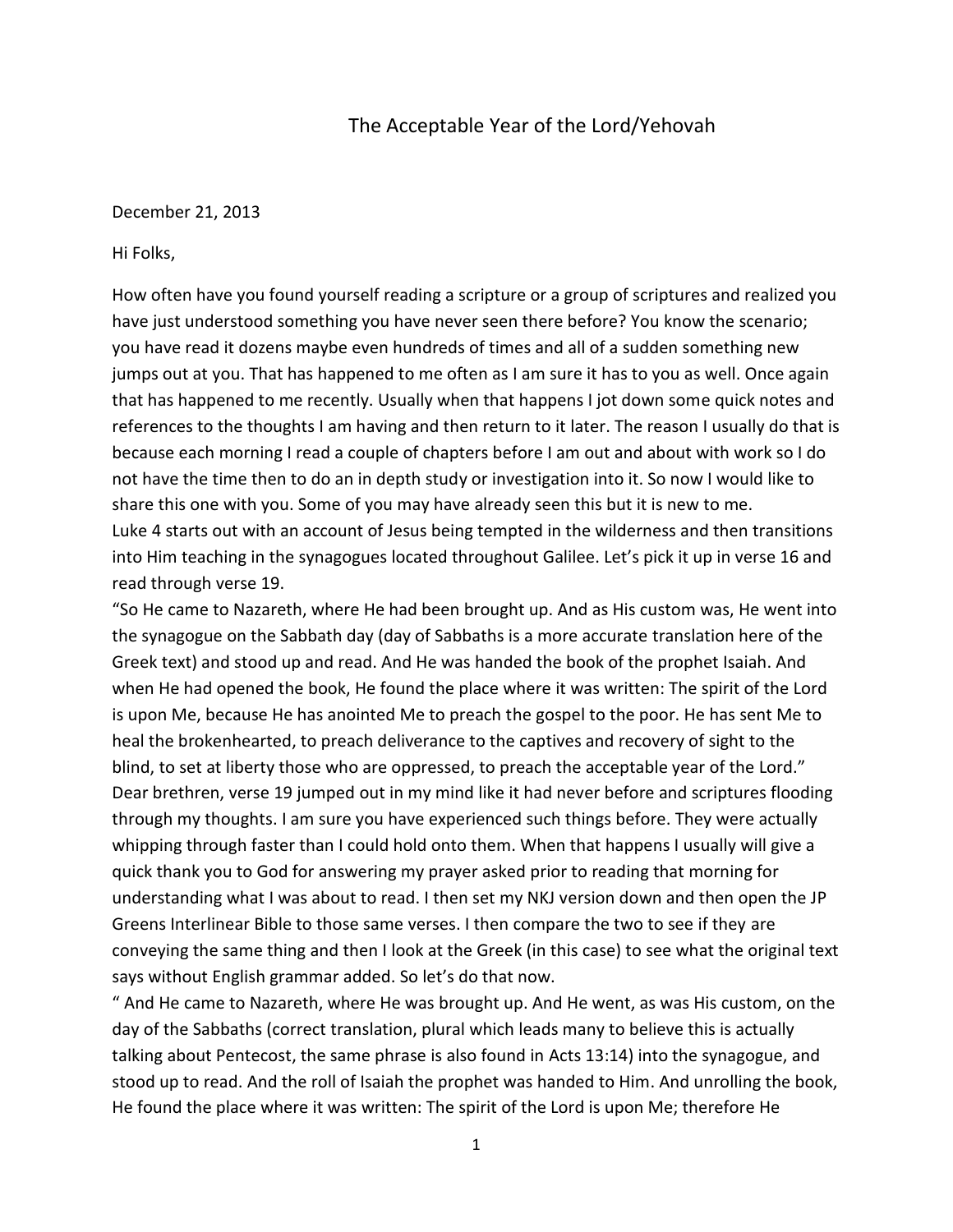anointed Me to preach the gospel to the poor; He has sent Me to heal the brokenhearted, to preach deliverance to the captives, and new sight to the blind; to send away crushed ones in deliverance; to preach an acceptable year of the Lord/Yehovah."

Here we have read 6 things He was anointed to do. However that is not all that is listed in Isaiah which He was quoting. The first 5 are addressed time and time again in the gospels, etc. But, what about number 6? Verse 19 in the Greek actually says; "to preach a year (the) Lord acceptable." What does He mean by that? Have you ever asked yourself that question and why He decided to end His reading at that statement?

Let's turn to those scriptures in Isaiah in chapter 61:1-2. "The spirit of the Lord God (Adonay Yehovih) is upon Me, because the Lord (Yehovah) has anointed Me to preach good tidings to the poor; He has sent Me to heal the brokenhearted, to proclaim liberty to the captives, and the opening of the prison to those who are bound; to proclaim the acceptable year of the Lord (Yehovah), …"

Stuff like this really peaks my curiosity. Once again let's read it from the JP Greens. "The spirit of the Lord Jehovah is upon Me, because Jehovah has anointed Me to preach the gospel to the meek, to bind up the brokenhearted, to proclaim liberty to captives, and complete opening to the bound ones (very fascinating); to proclaim the acceptable year of Jehovah…"

The actual Hebrew reads; "The spirit of Adonay Yehovih (is) on Me; for has anointed Yehovah Me to proclaim good news to the meek. He has sent Me to bind up the broken of heart, to proclaim to captives liberty, and to the bound complete opening; to proclaim the year of acceptance of Yehovah…"

To proclaim the acceptable year of Yehovah! Is it a coincidence He stopped reading at this particular spot? I don't think so especially if this day is the Feast of Weeks. Remember when reading Luke 4:16, I mentioned an accurate translation of the Greek says "on the day of the Sabbaths." That is the literal translation. If this in fact were the Feast of Weeks or seven complete Sabbaths as many profess, is there a connection here to this prophesy of Isaiah that does not meet the eye right away. But that is not the point or message we are looking at today, however let's just follow it for a moment. God does things with purpose and when Christ speaks I tend to examine what He is saying very closely. Paul calls many things in scripture mysteries or as the Greek can be translated hidden truth. Let's continue along in Isaiah 61 to see more of the context from where Christ stopped to see if there is any linkage to the things He was anointed to do and if in fact there is any linkage to Pentecost or the Feast of Weeks. Before we start reading let me say that most of you know that I believe the scriptures teach us that Christ will return on Pentecost to secure His bride and that the marriage supper will take place after the dead rise in Christ first at the sound of the first trump and then those who are alive will be changed in the twinkling of an eye and also rise to be joined with Him in the air at the sound of the second or last trump after the pattern given us in Numbers 10. Let's pay close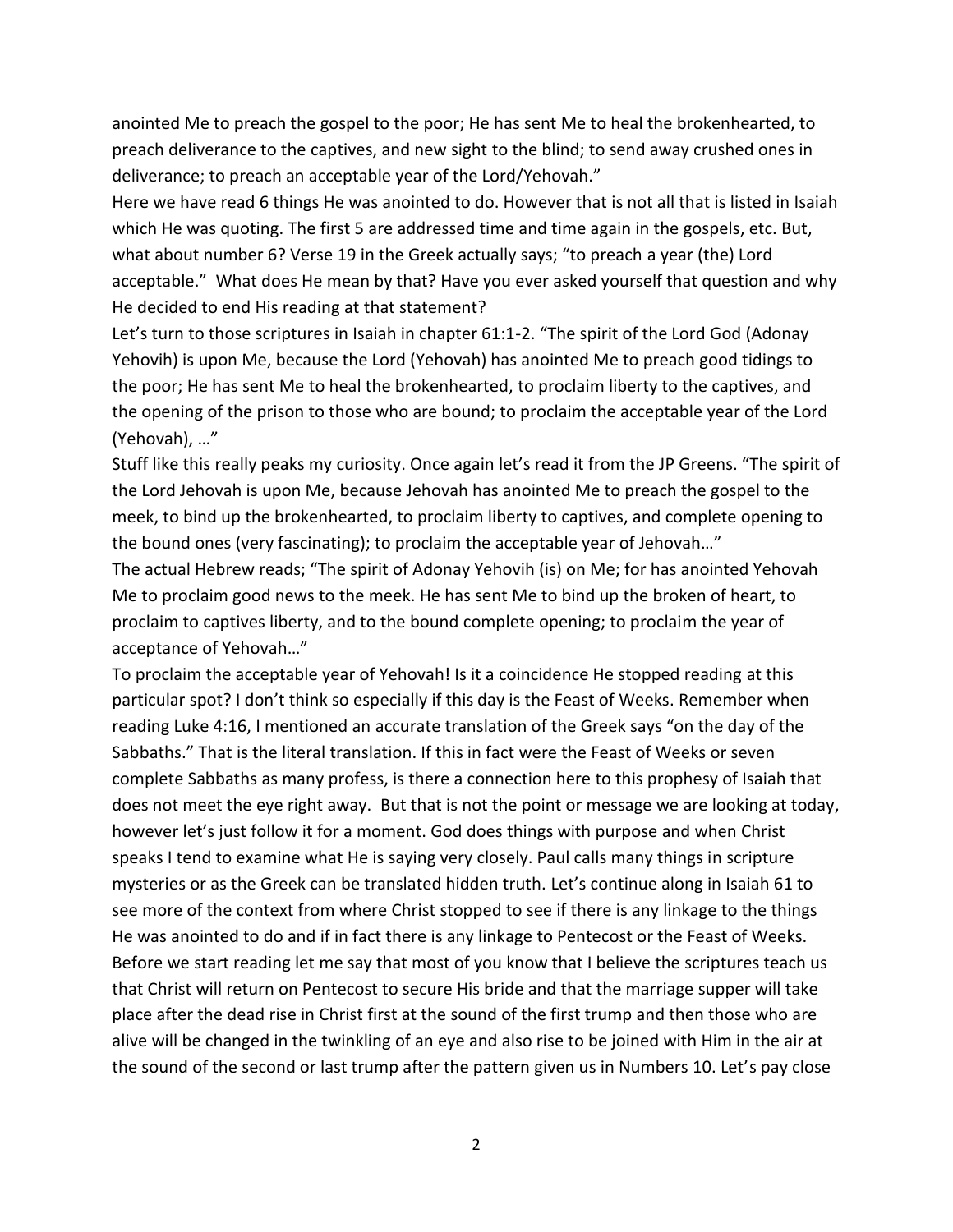attention to what is now stated by Isaiah and see if any scriptures pertaining to the bride jump out at you.

61:2-3, "…and the day of vengeance of our God; to comfort all who mourn; to appoint to those who mourn in Zion; to give them beauty instead of ashes, the oil of joy instead of ashes, the mantle of praise instead of the spirit of infirmity; so that one calls them trees of righteousness, the planting of Yehovah in order to beautify Himself."

Isaiah continues on here in this chapter with a lot more. I would like to now move on to some specific answers to a question I asked earlier about why Christ was to proclaim the acceptable year of the Lord/Yehovah. This is very dear to many of us in our understanding we have to date. We know that the Calendar of God is a watershed doctrine at the end of the age. We believe that Satan has used a false understanding of it to be followed and thus many today are keeping what they declare to be the moedim or appointed times of meeting with God on the wrong days. Today they are called the feasts of the Lord/Yehovah when in fact they are the feasts of the Jews after the traditions of Judaism.

Let's start with a little word study to get a firm grip on how God uses specific words here in specific contexts.

Acceptable in Luke 4:19 is the Greek word dektos #1184 which Strong's says means "approved." That is simple enough. Vines says of it, "a person or thing which has been regarded favorably and then gives us Luke 4:19, 24 and acts 10:35 and 2 Cor 6:2 as examples of its use. It also tells us it is to be a deliberate and ready reception of what is offered (accepted or to accept).

So this word here used in acceptable year of the Lord is also used in Luke 4:24, "Then He said, assuredly, I say to you, no prophet is accepted in his own country." Acts 10:35, "But in every nation whoever fears Him and works righteousness is accepted by Him." 2 Cor 6:2, "For He says; in an acceptable time I have heard you, and in this (not the) day of salvation I have helped you. Behold now this acceptable time; behold now, this day of salvation."

As we can see this Greek word is used in some very significant contexts and ways. In all of them it is referring to something acceptable to God whether acceptable to men or not. Please keep this in mind when we think of "preaching the acceptable year of the Lord" and the context it is used in. As we have read already from the second covenant scriptures it is Christ Himself who was to be doing this. I ask you when did He ever give a sermon or a dissertation or a preaching on it? Can you name me one time and then quote it for me? You can't and neither can I. Does this somehow tie into John stating on several occasions such as John 5:1 and 6:4 a feast of the Jews?

John 6:4 states, "Now the Passover, a feast of the Jews was near."

John 11:55, "And the Passover of the Jews was near and many went from the country (not all) up to Jerusalem before the Passover to purify themselves."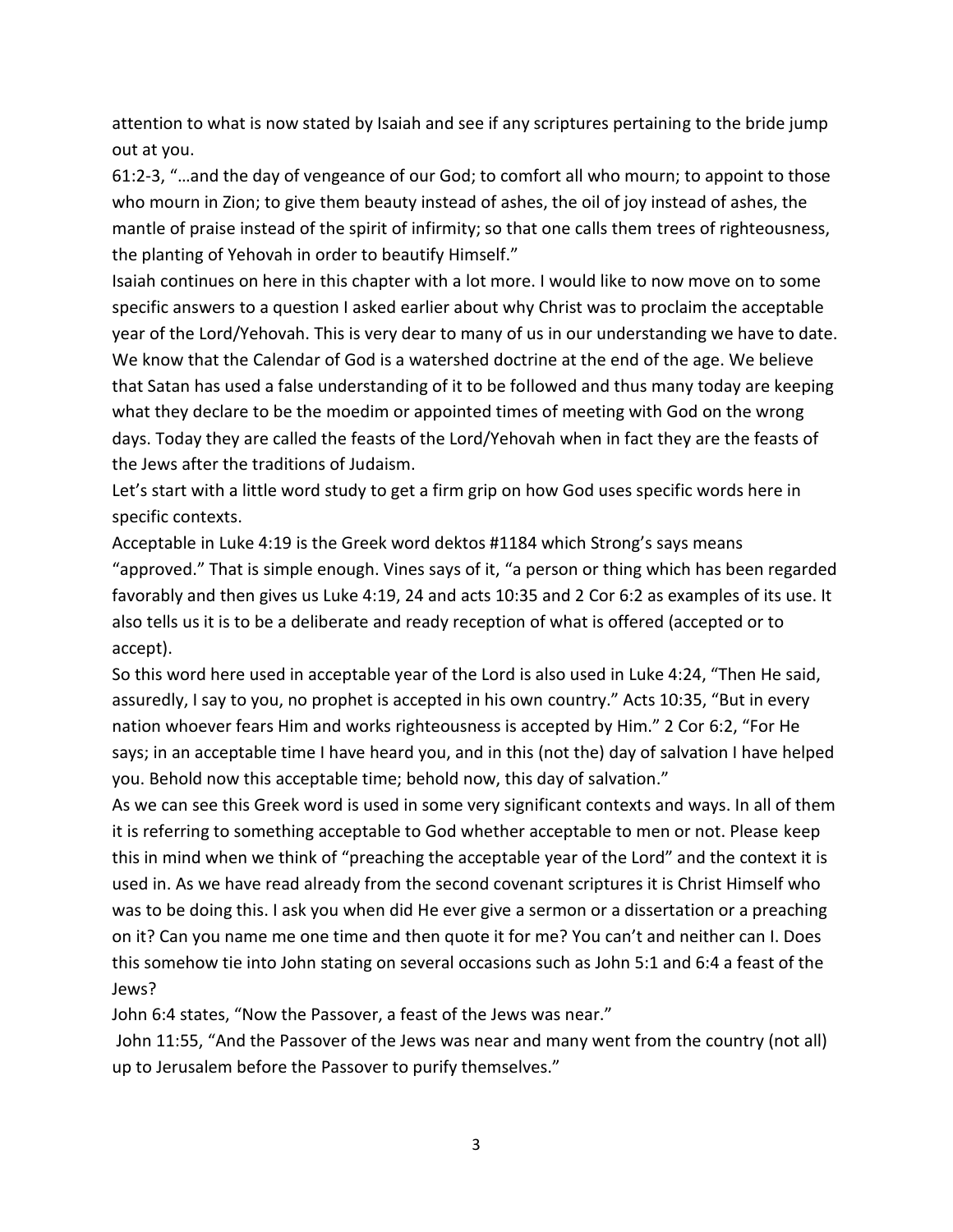Have you ever asked yourself why John would refer to Passover as a feast of the Jews or the Passover of the Jews? He knew and we know that Leviticus 23:2 declares that Passover, and all the other appointed times or feasts, as My feasts are in reference to God Himself. They are no one else's feasts. The Passover and all the other festivals or holy days are the feasts of the Lord! The writings of John are only second to Paul's in volume given to us, the church, in the second covenant scriptures. Why would he repeatedly call Passover as being that of the Jews? Brethren it should not be a mystery to us as we have discussed this in the past. John was the last living of the 12 apostles according to tradition, history, and the sequencing of scriptures with lessons being taught. By the latter I mean his writings which give us a sense of his correcting that which had been incorrectly taught by second and third generation Christians and by the wolves and hirelings which had entered the church. When I read Johns writing I get the distinct thought that he was setting the record straight. That is why my family and I spent so much time in his gospel and epistles after we left WCG in 1993 and subsequently all corporate churches in 1996. He was writing during a time of great apostasy just like we have all lived through in the 90's and which in many organizations is still carrying on today. Many of you probably have done the same. It is all relevant to us in our lifetime just as it was in John's. So at this time I would like you all to ask yourselves, why did Christ keep a different Passover than the Jews? The scriptures clearly tell us He did. The scriptures also tell us His disciples didn't question Him doing so. There were other things He had said and had done which they questioned, even to the extent that many turned away from Him. So why not His keeping of a different Passover than the Jews? Brethren, this is all very relevant to Him preaching the acceptable year of the Lord. The Greek word kerusso #2784 is translated preach in that verse. Strong's says of it, "of uncertain affinity; to herald (as a public crier) especially divine truth." Vines says of it, "signifies a) to be a herald, or in general, to proclaim… and b) to preach the gospel as a herald… c) to preach the word…"

So we can see that this Greek word which is translated preach is also translated proclaim. That is important to us today for the societal use of preach is recognized as one who speaks from the pulpit in a church setting for the most part. Proclaiming on the other hand encompasses a very broad spectrum which can be done through example or by ones actions or by what one says. That is exactly what Christ did. He proclaimed a difference by what He did. He made it clear that the Passover of the Lord was not the Passover of the Jews during His lifetime as a man. History and the bible itself clearly tell us that. We will come back to that but let's continue on a word study of the word used for preaching or proclaiming in this verse, but now from the Hebrew text. Both the NKJ and the JP Green use proclaim instead of preach in Isaiah 61:2. So let's do the same and key in on the word translated acceptable. It is ratson #7522. Strong's says of it, "from #7521; delight…" #7521 is ratsah, "a prime root: to be pleased with; specifically to satisfy a debt…"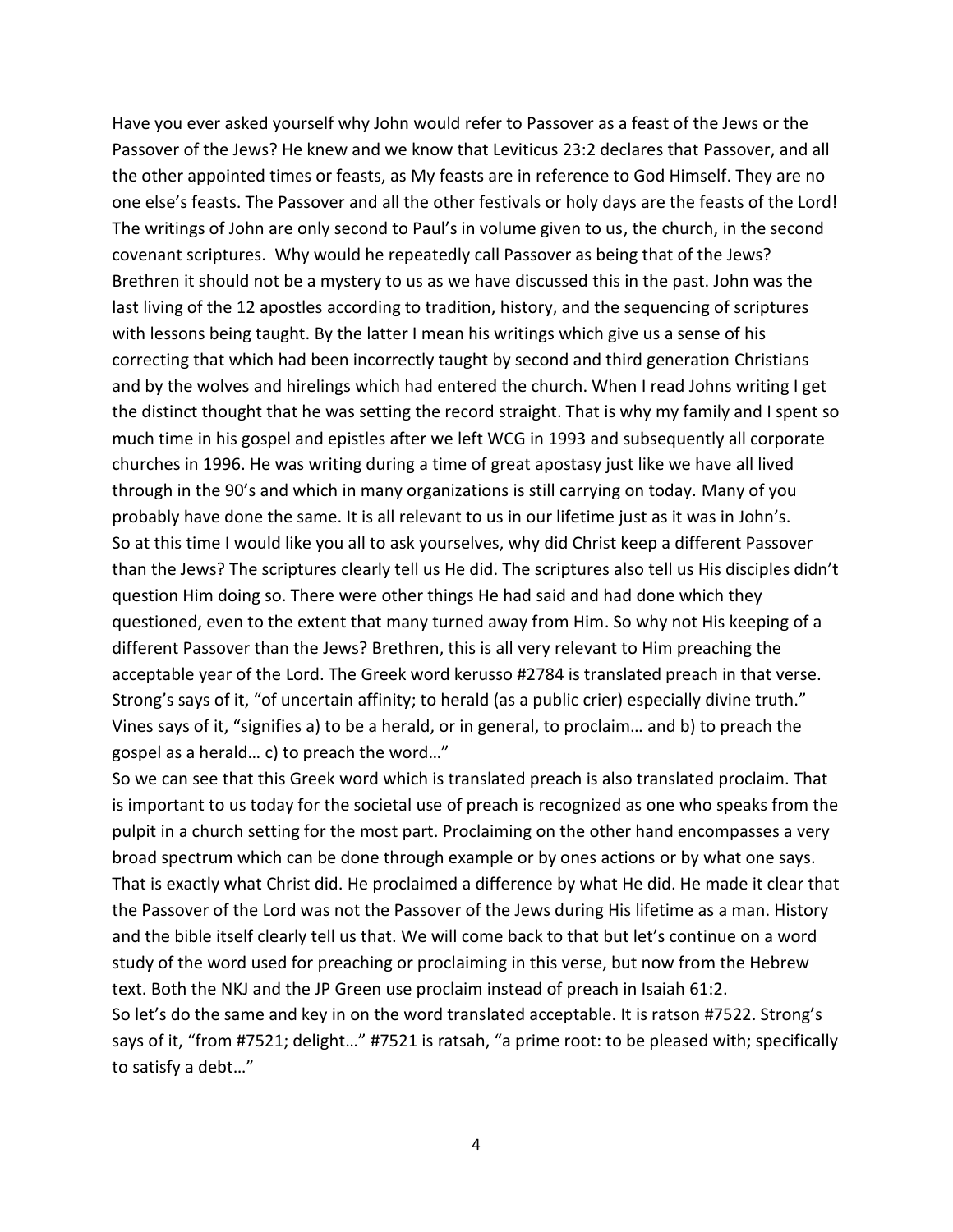The Brown Driver Briggs says of #7522 ratson "goodwill, favor, acceptance, will." It gives specific scriptures as examples of these uses. When used as according to ones will, we have Dan 8:4; 11:3, 16, 36 and Ezra 10:11 for just a few. When used as acceptable, we have Ex 28:38, Lev 1:3, 22:20 and 21, 23:11; Isaiah 56:7 and Jeremiah 6:20.

Let's read a few of them to get the meaning in context.

Ezra 10:11, "Now therefore, make confession to Yehovah God of your fathers, and do His will; separate yourselves from the peoples of the land, and from the pagan wives."

Dan 11:3, "Then a mighty king shall arise, who shall rule with great dominion, and do according to his will."

Ex 28:38, "So it shall be on Aaron's forehead, that Aaron may bear the iniquity of the holy things which the children of Israel hallow in all their holy gifts; and it shall always be on his forehead, that they may be acceptable before the Lord."

Lev 22:20, "Whatever has a defect, you shall not offer, for it shall not be acceptable on your behalf."

21, "And whoever offers a sacrifice of peace offering to the Lord, to fulfill his vow, or a freewill offering, from the cattle or the sheep, it must be perfect to be accepted; there shall be no defect in it."

Brethren, is it becoming clear what this word translated "acceptable" or "will" means to God. When describing the acceptable year of the Lord it is telling us one; that it is according to His will and without blemish or defect. It does not count to be close in this matter. It needs to be perfect. So when someone tells you it does not matter what day you keep and thus calendar they are dead wrong! Matthew 24: 45-51 comes rushing forward in my mind as well as many others. Remember it is the prelude context to the lesson on the 10 virgins. Let's take the time to read it.

"Who then is a faithful and wise servant (big order to fill), whom his master appointed over his household, to give food in due season (or better translated; at the right time.)? Blessed is that servant whom his master, when he comes will find so doing. Assuredly, I say to you that he will make him ruler over all his goods. But if the evil servant says in his heart, My master is delaying his coming, and begins to beat his fellow servants (just like the Pharisees), and to eat and drink with the drunkards, the master of that servant will come on a day when he is not looking for and at an hour he is not aware of, and will cut him in two and appoint his portion with the hypocrites. There shall be weeping and gnashing of teeth."

Who does he repeatedly call hypocrites in the gospels? The Pharisees, Sadducees, and Scribes, the so called religious leaders of Christ's time on earth. Those who proclaimed the authority to determine the festival dates and how one was to conduct himself in and at them. One example of that is the incredible hypocritical purification rituals they had all the people go through prior to keeping their Passover. Most of you reading this are aware of how far they have fallen since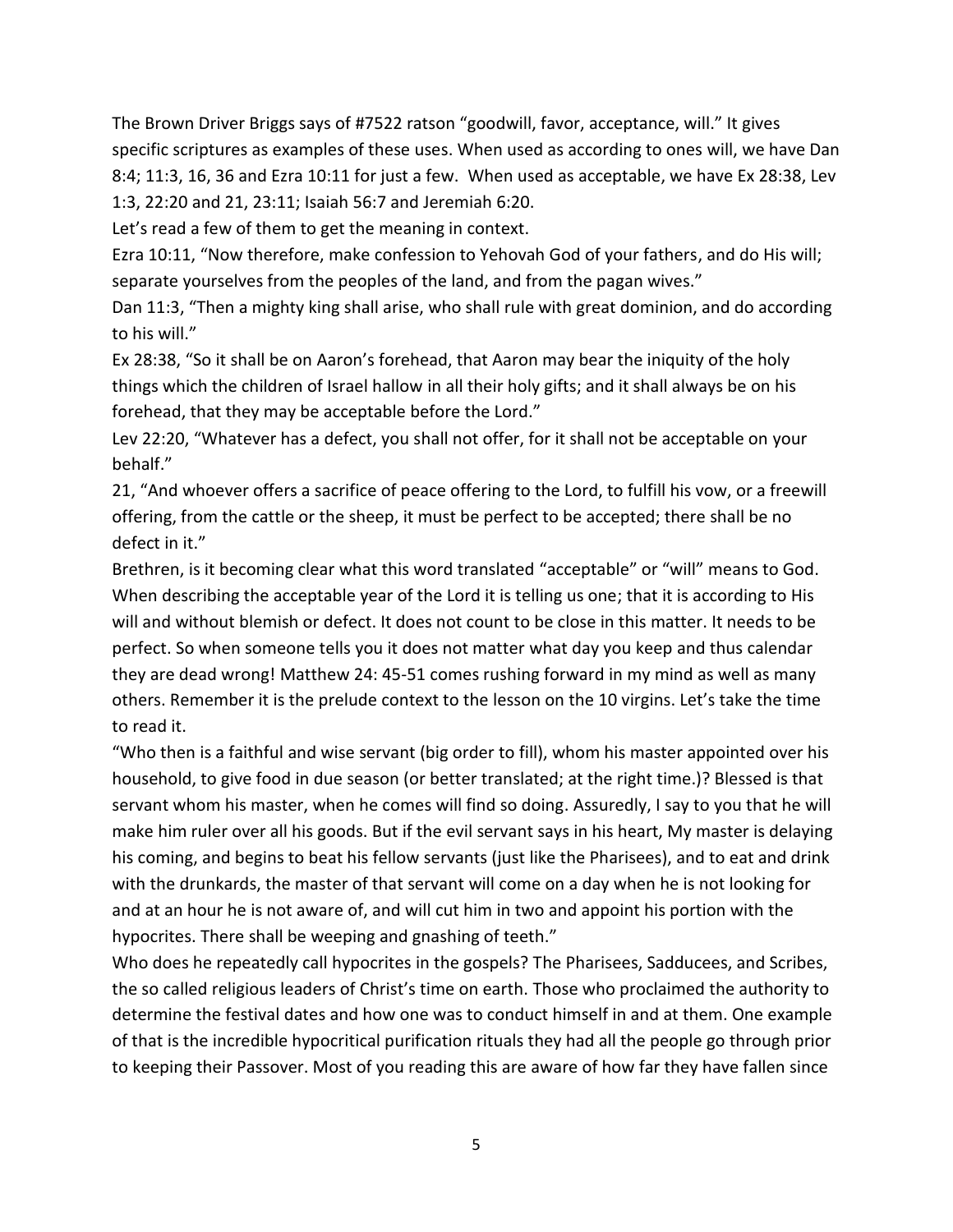that time with adding to and taking away from keeping the feasts of the Lord on the right days. Once again, close does not count as the scriptures surely tell us.

It is no coincidence that the Hebrew word for "acceptance" and "will" is used in Lev 23:11. This in the context of the 7 complete Sabbaths count to Pentecost or as it is called by God also the Feast of Weeks for the obvious reasons. It could just as easily be called the Feast of Sabbaths. It certainly is not a stretch to assume that the day of Sabbaths talked about in Luke 4:16 and Acts 13:14 is one and the same, but once again that is not the point of this lesson.

23:11, "He shall wave the sheaf before the Lord/Yehovah, to be accepted on your behalf; on the day after the Sabbath the priest shall wave it." We understand this to be the wavesheaf offering (without blemish and thus no defect in it) which represents our risen Savior coming before the Father on our behalf. We are of His body as His bride, His betrothed, His wife. He makes it possible for us to be able to stand before the Father on mount Zion. He makes it possible for us to be accepted into the family of God, into the Fathers household. We are part of the same early harvest as Christ is, the barley harvest, the humble grain. It takes place over a seven week period which is numbered after seven complete or perfect Sabbaths.

Lev 23:15, "And you shall count for yourselves from the day after the Sabbath, from the day that you brought the sheaf of the wave offering: seven Sabbaths shall be completed." Now with this all in mind we need to ask the question if Christ was to proclaim the acceptable year of the Lord are we not talking about Him correcting or setting something straight that was wrong? I certainly think so and scripture has and will bear that out. When He stated to those present that one of His responsibilities as the Christ, the Annointed One, was to proclaim the acceptable (according to Gods will) year of the Lord. That is and was a very dramatic statement. There are years being kept which are not acceptable to the Lord. That is because they are flawed and full of defects. How can a year be flawed one might ask? By starting at the wrong time which places all the feasts of the Lord on the wrong days and in some cases out of season. Our Creator gave us a perfect means of keeping His appointed times of meeting with Him. The Jews have completely turned it upside down in their teachings of traditions rather that following the commandments of God. There are many others who follow their calendar errors as well. Many Churches of God have bitten from that bitter apple during our time. I did when I first started keeping them with an organization called the WCG. I have corrected that error as I learned what the scriptures say about such things. So have many, many, others as well. When thinking about this calendar folly which abounds among the Jews and Churches I can't help but think of Isaiah 1:14, "Your New Moons and your appointed feasts My soul hates; they are a trouble to Me, I am weary of bearing them."

God is not talking about His New Moons and Appointed Feasts for He tells us He delights in them. They describe to us the wonderful sequence of the plan of salvation. They are rehearsals which He commands to be kept on their day and no other. They teach us according to His will what is acceptable to His plan.

6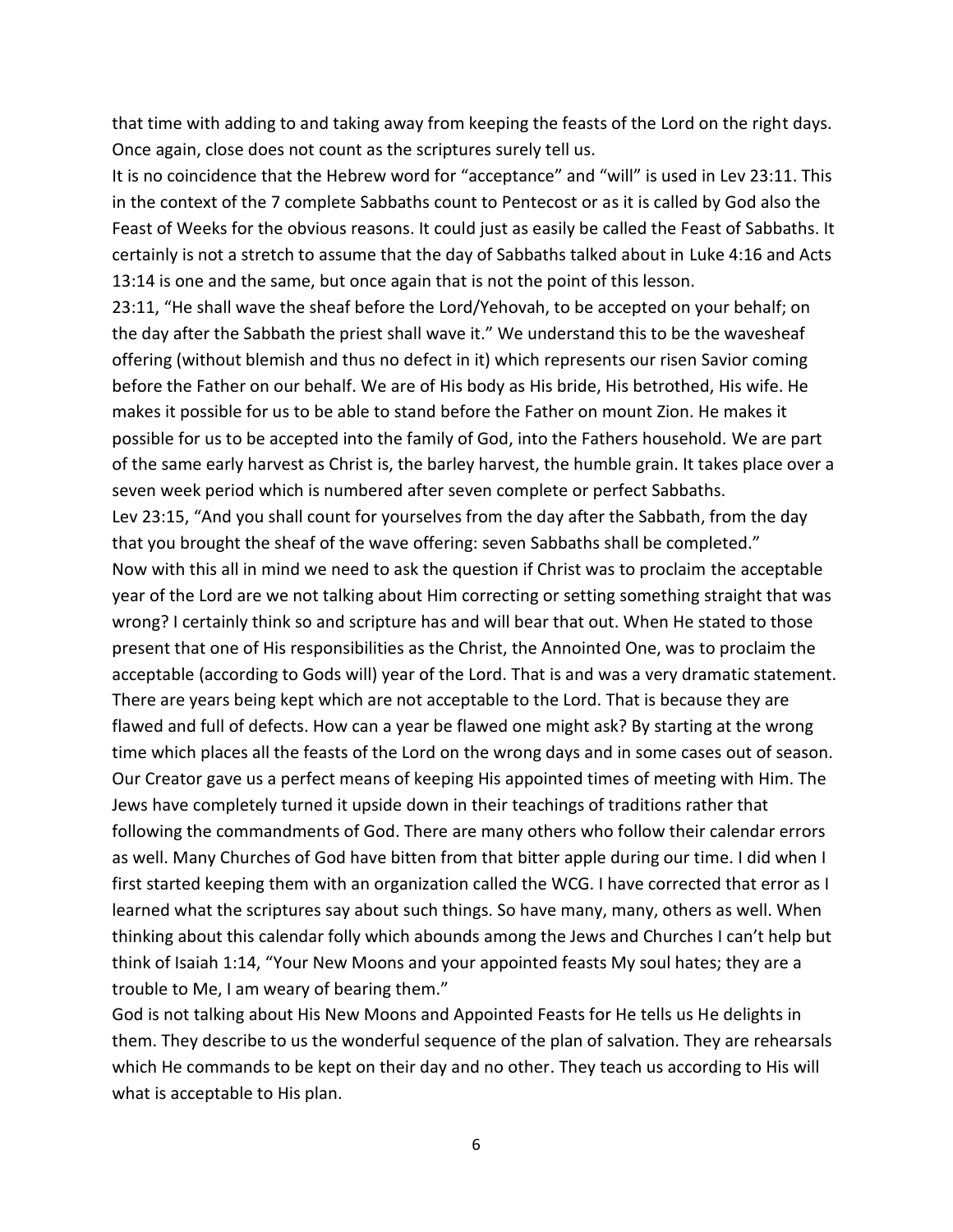I asked earlier did Christ keep the same Passover as the Jews? The scriptural answer is clearly no! He proclaimed to us all, as well as them at the time that their sequence of days was flawed. John made sure we today all have a record of it. He made sure he differentiated between the Passover of the Lord and that of the Jews. He does so by name and through actual events. In Chapter 13 of his gospel he clearly shows Christ and His disciples keeping the Passover of the Lord the day before the Jews kept their Passover. He gave us a thorough account of Christ's subsequent activities after He kept it leading right up to His crucifixion. In 18:18 we read the following, "Then they led Jesus from Caiaphas to the Praetorium, and it was early morning. But they themselves (the Jews) did not go into the Praetorium lest they should be defiled (remember their ridiculous purification traditions), but that they might eat the (their) Passover."

Their Passover, the Passover of the Jews would not be eaten by them until after sunset that day. That would be the  $15<sup>th</sup>$  day of Abib. That is a day set aside as the first day of Unleavened Bread according to Gods word. In spite of all the very clear scriptures which tell us the Passover was to be kept on and in the 14<sup>th</sup> day of Abib the Jews took it upon themselves to disobey God and change the days. We have talked about this in exhausting length in the past and have all the biblical and historical proofs contained in studies on the website so no need to do so now. Brethren, this is not a small matter to the Father. Christ was sent to correct it! If it was so important to God to correct what was flawed as to His acceptable year back then just imagine how important it is today with the Jews starting their year in the seventh month and counting backwards to get to the first month. In fact they seldom ever start it in the  $7<sup>th</sup>$  month because they do not keep a biblical New Moon. They keep a no moon or as we know it a conjunction of the sun, moon, and earth. No visible light shining in that method which can be seen from the earth as we are instructed in Genesis the first chapter. That is equivalent to trying to keep time with a watch that has no hands pointing to numbers. How dumb and reckless is that. On top of that they have inserted all their postponements to satisfy the keeping of their traditions. They have completely bastardized the calendar. Many have been deceived and dumbed down into thinking the Jews Calendar is Gods Calendar and thus follow the Jewish feasts. The Jewish Calendar is flawed and defective and thus not acceptable to God. Just think He says to those who keep them, "Your New Moons and your appointed feasts My soul hates; they are a trouble to Me." The JP Green says, "They are a burden to Me."

That is very strong language. It is easy to understand why He hates them but why are they a trouble or burden to Him? Because it deceives and dumbs down some who are being called to be the bride of Christ!

Matthew 23:13, "But woe to you, Scribes and Pharisees, hypocrites! For you shut up the kingdom of heaven against men; for you neither go in, nor do you allow those who are entering to go in." That is real bad business. Unfortunately that did not just exist at Christ's time only. It is rampant today.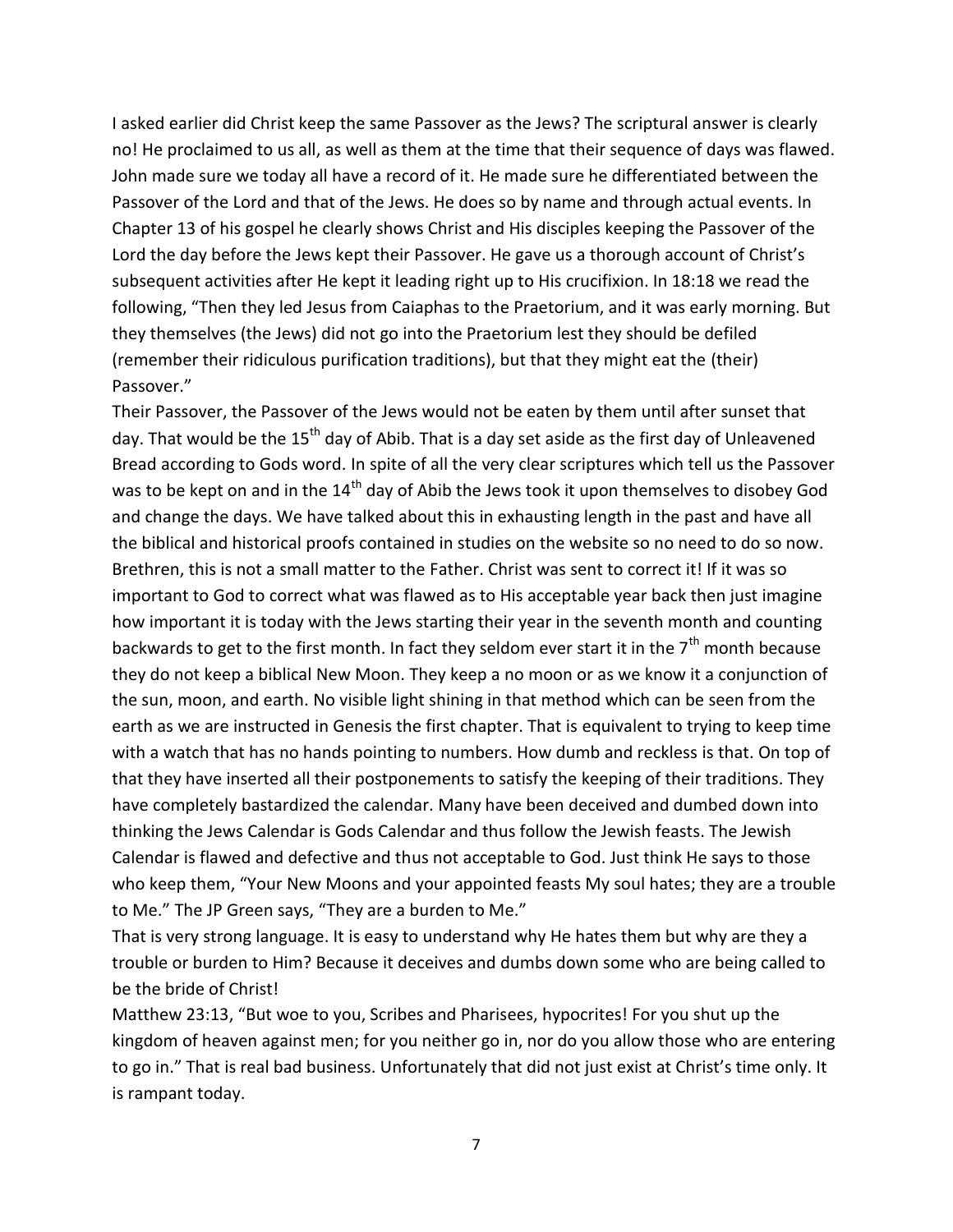Luke 11:52; "Woe to you lawyers! (of the law, self-proclaimed) For you have taken away the key of knowledge. You did not enter in yourselves, and those who were entering in you hindered." We have an article on the site addressing this topic.

Brethren, I say again as bad as it was back then it is much worst now. We are told that we are to follow the Lamb of God wherever He goes in Revelation 14:4 in context with the bride of Christ already being married to the Son of God. That pertains to everything not just the keeping of the year acceptable to the Lord but in all things. Knowledge is required regardless of what you may be being taught to the contrary. It is a requirement to be the bride just like all the attributes of her resume as found in Proverbs 31:10-31. Many of you who are reading this have the same or a similar understanding that the bride of Christ will be united with Him on Pentecost her Jubilee, her release from the physical captivity into eternal life and taking up her inheritance with Christ in the Fathers household. Pentecost is also called the Feast of Weeks and Feast of Firstfruits. It may also be called Day of Sabbaths in the second covenant scriptures. Whether it is or is not is not necessary knowledge but interesting all the same. Christ did not do anything by happenstance. Neither should we. That is why so many today are turning from a flawed and defective calendar. Christ promised us He would never leave nor forsake us for we are of His body. Unfortunately Satan is a vile opportunist and finds lots of room to confuse and deceive many as they are coming to an understanding that the Jewish Calendar and thus the timing of the feasts in it are in error.

Brethren, it is up to us as children of the Father and betrothed of Christ to keep proclaiming and preaching what is acceptable to God as to the start of the year and the annual festivals regardless of what the religious leaders of our day have to say. But that is not enough. The resume of the bride encompasses much, much, more as Proverbs 31:10-31 clearly delineates to us. Please remember these are spiritual attributes and functions but typified by the physical equivalent. We need to be putting the same zeal into all the other responsibilities Christ mentioned in Luke 4:18 as well. We need to be preaching the gospel to the poor. That does not mean we need a great organizational work with a constant demand for funding. It simply means exactly what it says. Ask yourself who are the poor? Do a study on it and then be about our Fathers business following the Lamb wherever He goes with that one. We need to be making an effort to heal the brokenhearted, to preach deliverance to the captives, and give new sight to the blind, and to liberate those who are oppressed. These are all spiritual equivalents of what is found in the physical. It is always helpful to regroup and get our bearings and one of my favorite places to do that is found in Matt 25:34-40 and James 1:27. Please take the time to read them. The church organizations are filled with all of these brethren in all of these conditions. We are our brother's keeper. It is not our calling to run to a cave and hide in it. If that is what we think whether by word or our actions we are no better than those who Christ called hypocrites.

Lots to think about!